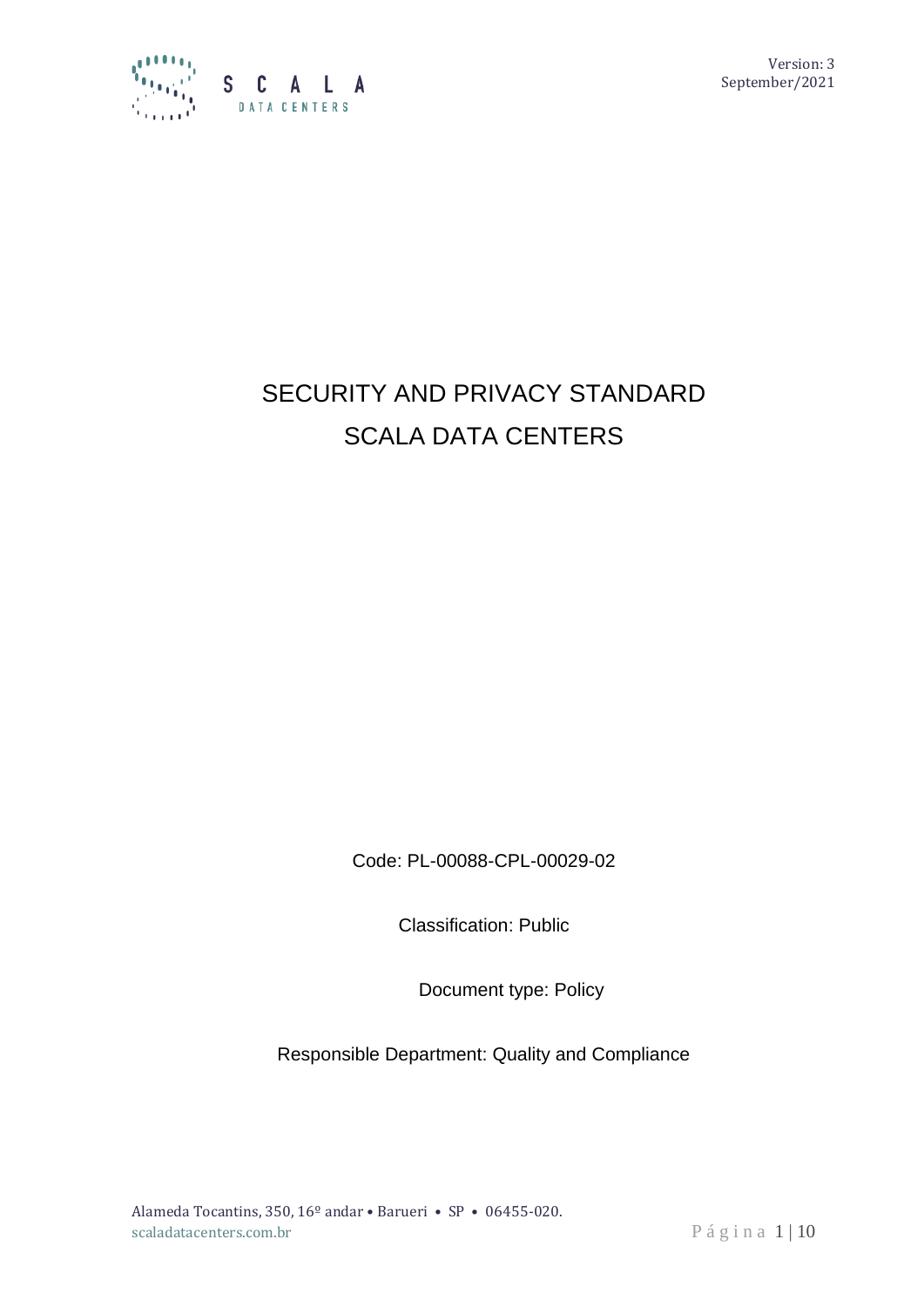

# INDEX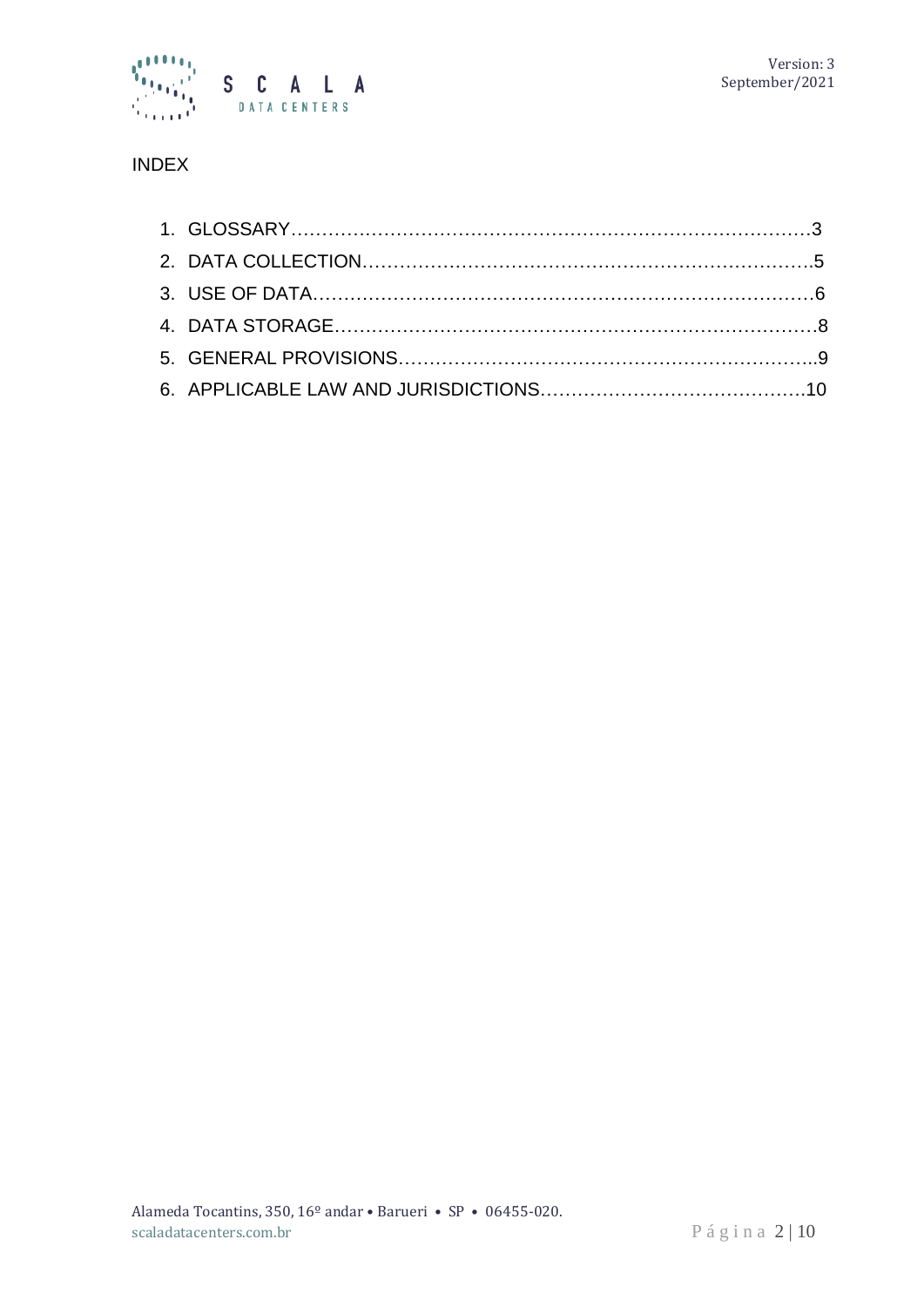

This document aims to establish the rules for data processing, which includes, for example, the operations of collection, production, reception, classification, use, access, reproduction, transmission, distribution, processing, archiving, storage, elimination, evaluation or control of the information, modification, communication, transfer, dissemination or extraction of data collected from users, in addition to recording their activities, in accordance with applicable laws.

When the user accepts this Privacy Policy, they give their free and express agreement with the terms stipulated herein.

#### **Glossary**

1.1. For a better understanding and interpretation of the terms of these standards, the following definitions will be adopted, used in the singular or plural, namely:

**Account:** is the way in which the user is represented when accessing certain restricted areas, exclusive features of the websites, applications and services offered by SCALA DATA CENTERS, generally corresponding to a set of data that represents the user only, plus other relevant data for ensure a more appropriate and complete relationship between SCALA DATA CENTERS and the user.

**Cookies**: small files or data packets sent by SCALA DATA CENTERS to the user's device to identify it and collect information that will help SCALA DATA CENTERS to improve the services provided to users.

**Credentials:** is the set of data that the user uses to authenticate themselves in order to access certain restricted areas and/or exclusive features of the websites, applications and services offered by SCALA DATA CENTERS, usually represented by a login and password, but may rely on other additional data that help in the authentication process.

**Data:** the set of Anonymized Data and Personal Data.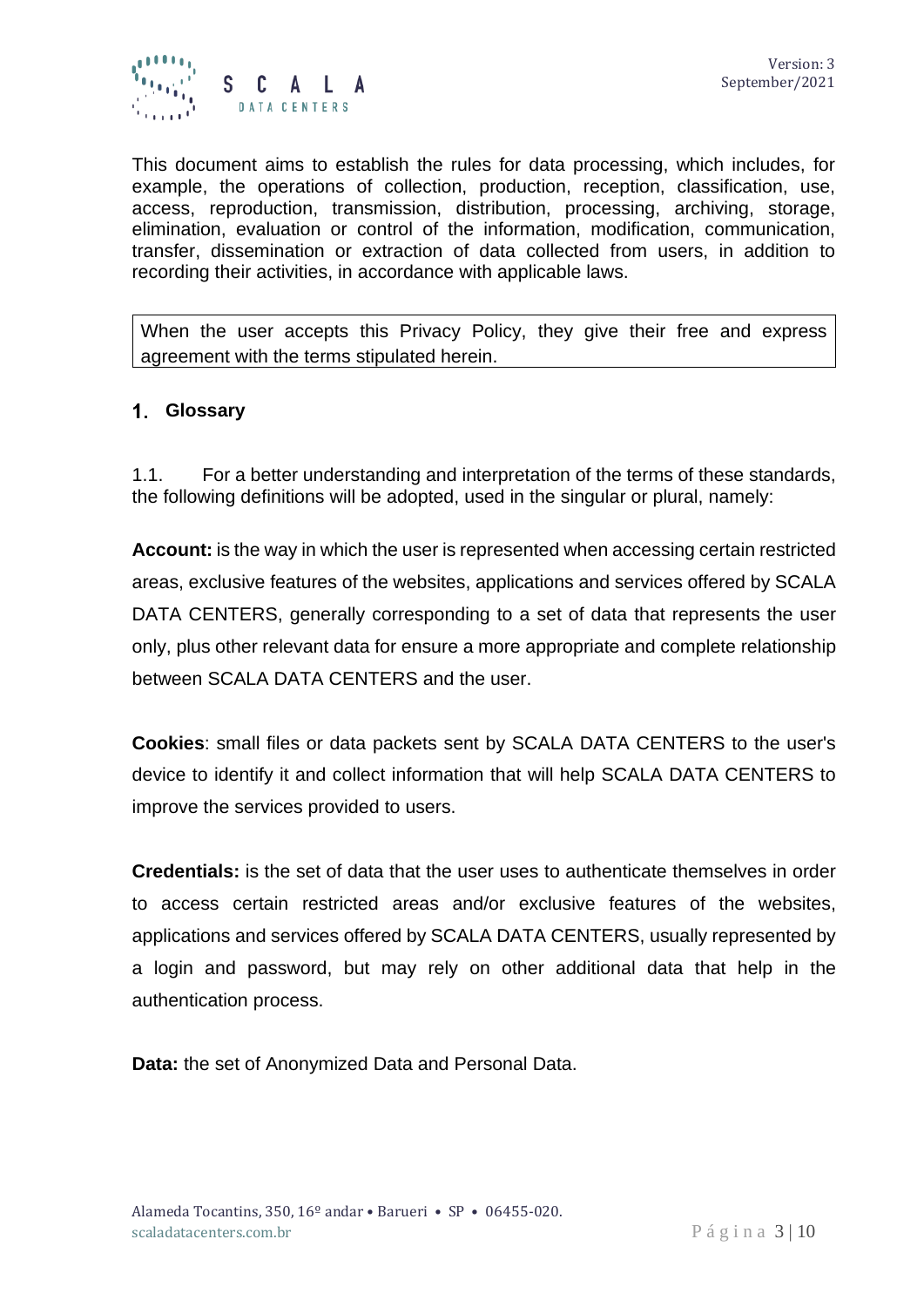

**Anonymized Data:** information that, alone or together with other Anonymized Data, does not allow the identification of a person, considering the use of reasonable technical means and available at the time of its treatment.

**Personal Data:** information relating to the identified or identifiable natural person. They may include, for example, name, address, email, telephone, IP address and geolocation data.

**Person in Charge or Data Protection Officer (DPO):** person (natural or legal) appointed by SCALA DATA CENTERS responsible for acting as a communication channel between SCALA DATA CENTERS, the user and government authorities in matters related to this Privacy Policy and the use, collection and processing of Data by SCALA DATA CENTERS.

**IP Address:** Internet Protocol address associated with the device used by the user. Each IP Address corresponds to an alphanumeric set that, together with other information, helps to uniquely identify the device that the user is using to access the internet and, therefore, to access websites, applications and services provided by SCALA DATA CENTERS.

**Applicable Law:** means the legislation applicable to the relationship between SCALA DATA CENTERS and the user, which may vary due to (i) the place where the services are provided; (ii) place of residence of one of the Parties, including the user themselves; (iii) other factors mentioned in specific legislation.

**Logs**: records of user activities carried out on the websites, applications and services provided by SCALA DATA CENTERS.

**Privacy Policy:** collectively means this Global Privacy Policy - SCALA DATA CENTERS and its attachments, as well as other documents expressly referenced in this Global Privacy Policy - SCALA DATA CENTERS.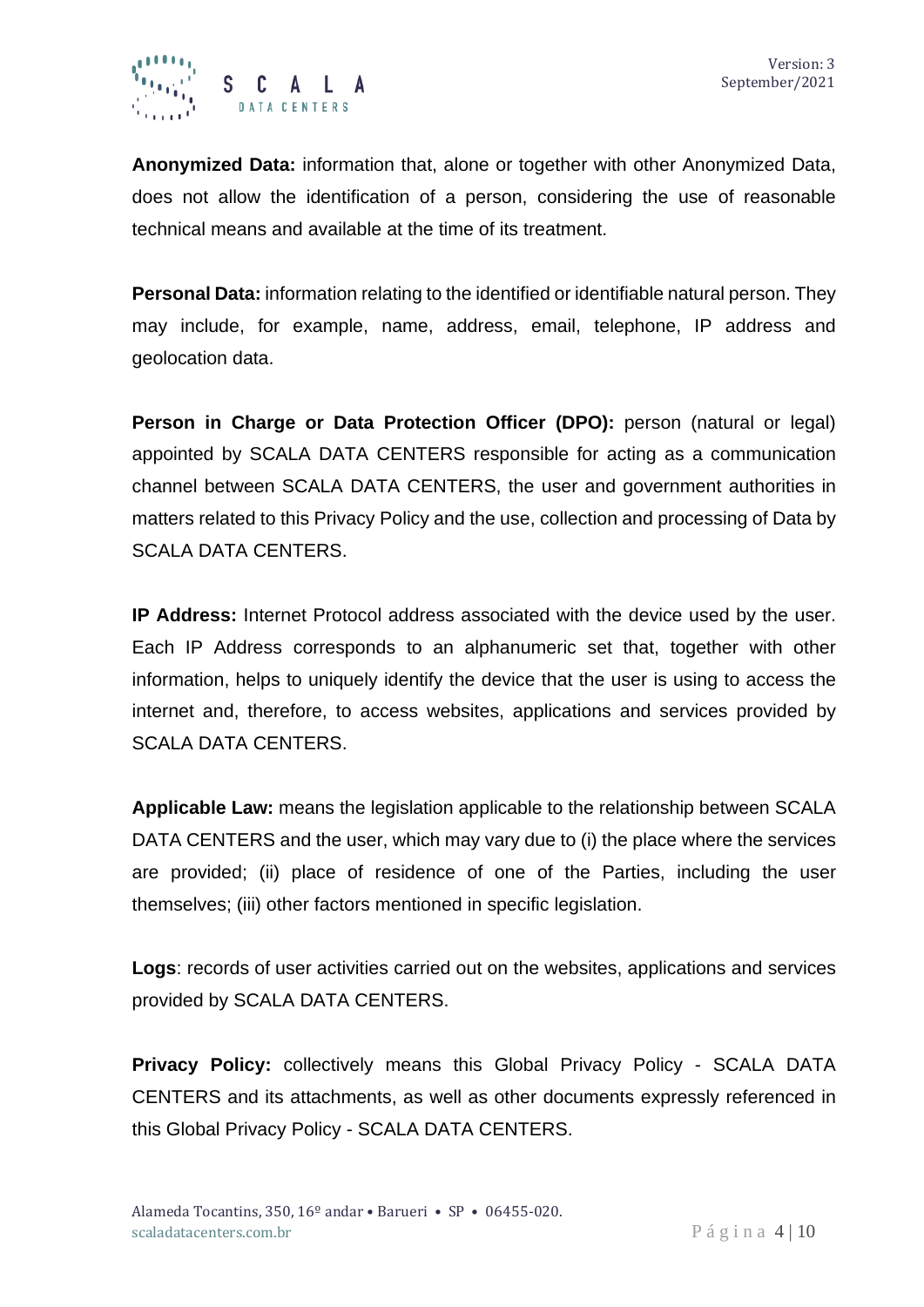

**Users:** people who access or interact with the features offered by the websites, applications and services provided by SCALA DATA CENTERS. The user must have the legal capacity to accept and consent to this Privacy Policy and other documents of SCALA DATA CENTERS. If you do not have such capacity, you declare that you have previously obtained all the necessary authorizations to accept this Privacy Policy and other documents presented by SCALA DATA CENTERS.

## **Data Collection**

## **ABSTRACT**

We collect User Data as the User provides us, directly or indirectly, in accessing and using the websites, applications and services provided by SCALA DATA CENTERS or by partners who have been duly authorized by SCALA DATA CENTERS (and who follow the guidelines of SCALA DATA CENTERS Data Privacy in accordance with this policy).

- 2.1. Data will be collected:
	- i. when entered or submitted voluntarily by users on the websites, applications and services offered by SCALA DATA CENTERS, such as creating an account, browsing, interacting with content and purchasing services;
	- ii. of partners who have obtained authorization to share them with SCALA DATA CENTERS.
- 2.2. The information that SCALA DATA CENTERS collects may include, but are not limited to:
	- i. name;
	- ii. email address;
- 2.3. SCALA DATA CENTERS is not responsible for the veracity, untruth or outdatedness of the information and Data provided by the user, being the user's responsibility to provide them accurately and update them.
- 2.4. There will be no collection of cookies during browsing.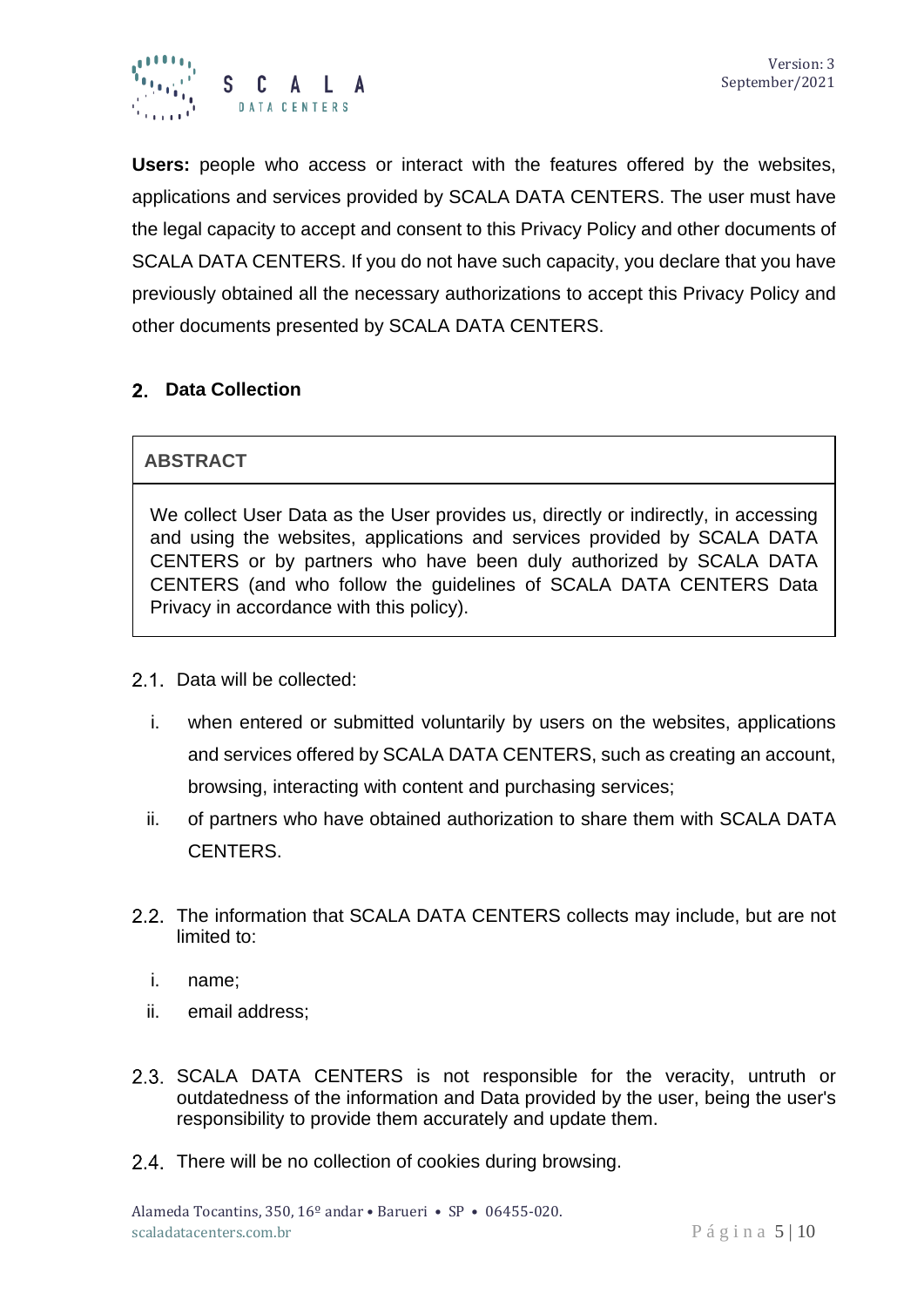

2.5. Other technologies may be used to obtain user navigation data. However, they will always respect the terms of this Privacy Policy and the user's options regarding its collection and storage, and the user will be informed in advance in case of any changes. If data other than those listed above are collected, the user will be informed in advance.

#### **Use of Data**

#### **ABSTRACT**

The Data may be accessed by SCALA DATA CENTERS for the purposes described herein.

- 3.1. Data collected from users may be used for the following purposes:
	- i. Identification, authentication and authorization;
	- ii. Respond properly to requests and questions, as well as provide support to users;
	- iii. Keep up-to-date records for contact purposes by telephone, electronic mail, SMS, direct mail or other means of communication;
	- iv. Promote the services of SCALA DATA CENTERS, in addition to informing about news, features, content, daily news and other relevant information for maintaining the relationship with SCALA DATA CENTERS;
	- v. To protect SCALA DATA CENTERS from rights and obligations related to the use of the websites, applications and services provided by SCALA DATA CENTERS;
	- vi. Sending newsletters and emails that the user has expressly agreed to receive;
	- vii. Manage risk and detect, prevent and/or remediate fraud or other potentially illegal or prohibited activities, and violations of applicable policies or terms of use.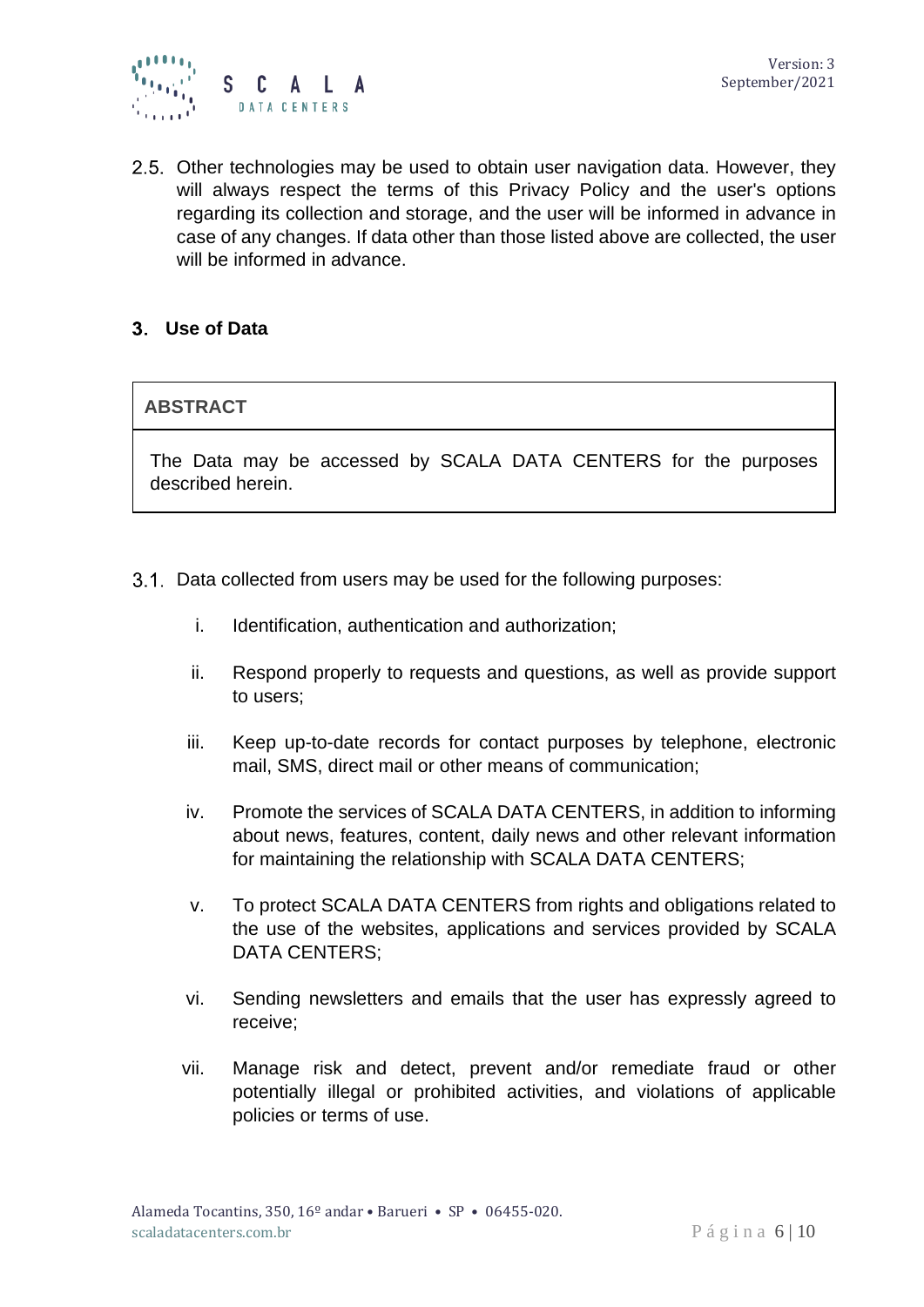

- 3.2. The use, access and sharing of the database formed under the terms of this Privacy Policy will be made within the limits and purposes of the activities of SCALA DATA CENTERS, and may be provided and made available for access and/or consultation to the companies that are part of SCALA DATA CENTERS provided that the provisions of this Privacy Policy, Applicable Legislation or by court order are complied with.
- SCALA DATA CENTERS undertakes to protect the financial and banking secrecy of its customers and users by not sharing this information. The user acknowledges that SCALA DATA CENTERS is obliged to comply with a series of legal obligations arising from the Applicable Legislation related to the identity of its customers and the origin of the funds it operates. In this way, SCALA DATA CENTERS will be able to obtain additional documents and information, including to carry out 'know-your-customer' procedures and prevention of money laundering. The information obtained by SCALA DATA CENTERS in response to the questions raised will be treated as confidential information. SCALA DATA CENTERS is authorized to share data required by the Applicable Legislation with the competent authorities that need to have such access, to prepare/validate reports on the activities of SCALA DATA CENTERS under said legislation.
- The user is responsible for the confidentiality, use and all acts in the use of the Credentials (such as, but not limited to login, password and authentication token). If the user identifies or suspects that a third party has access to their password, they must change it directly in the systems or services. Sharing Credentials as a result of user action constitutes a violation of this Privacy Policy.
- 3.5. Internally, data will only be accessed by professionals duly authorized by SCALA DATA CENTERS, respecting the principles of purpose, adequacy, necessity, among others provided for in the Applicable Legislation for the purposes of SCALA DATA CENTERS, in addition to the commitment to confidentiality and preservation of privacy under the terms of this Privacy Policy.
- 3.6. If, through authentication tests, SCALA DATA CENTERS finds that the user's credentials have been compromised (made accessible to third parties), SCALA DATA CENTERS - for security purposes and in order to prevent inappropriate access by third parties to the User's Account and Data - will preemptively block the user's credentials. In case of any doubts - including how to unlock credentials - the user can consult the terms of use on the websites, applications and services provided by SCALA DATA CENTERS, or contact the SCALA DATA CENTERS call center.

#### **Data Storage**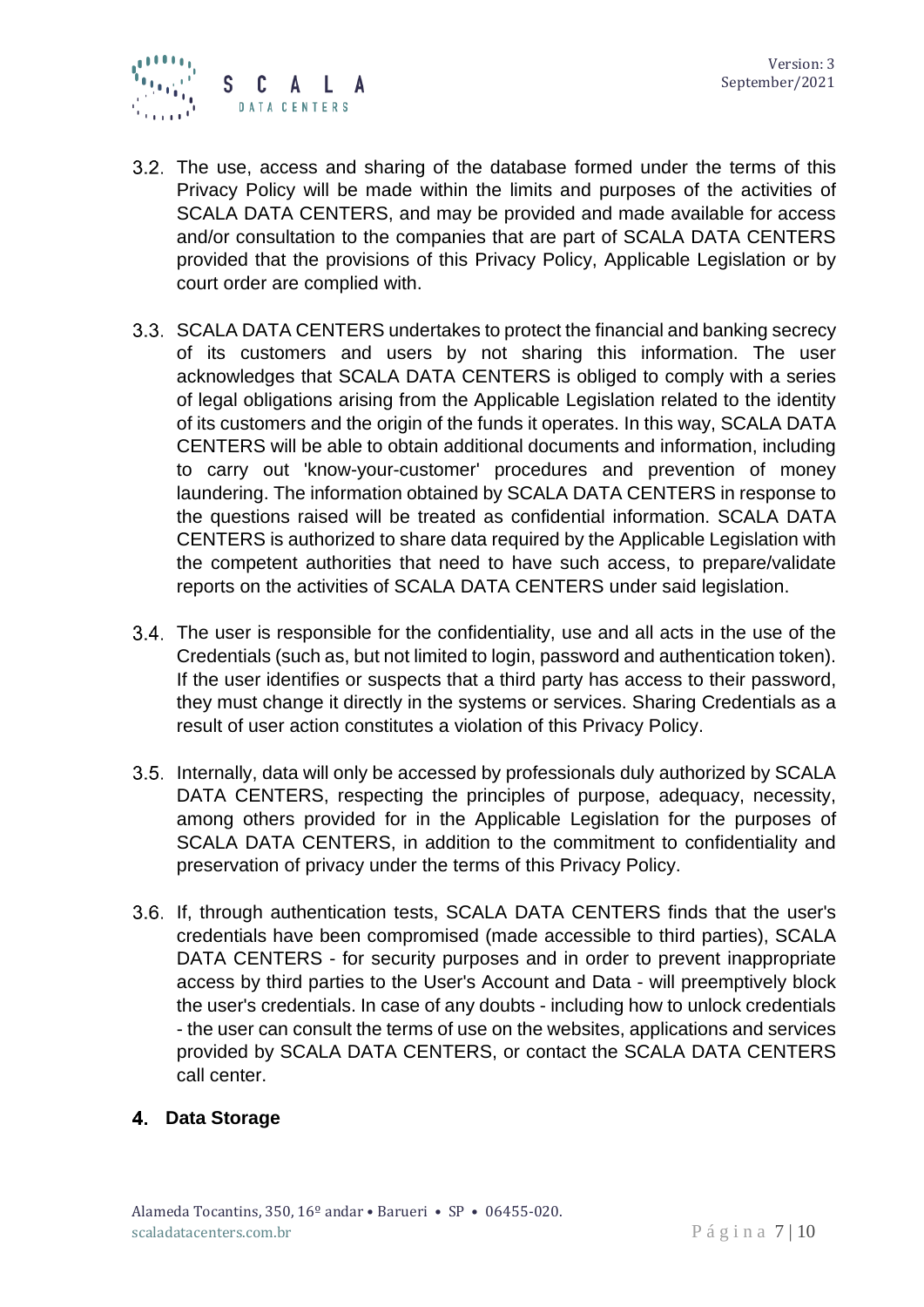

## **ABSTRACT**

The Data collected is stored in a secure location. At any time, the user may request the display, correction or deletion of their Data. Except in specific cases, we may keep the Data collected for legal compliance, auditing and preservation of rights, for the period necessary to fulfill these responsibilities.

- 4.1. Data collected will be stored in a secure and controlled environment. However, considering that no security system is infallible, SCALA DATA CENTERS disclaims any liability for any damages and/or losses resulting from failures, viruses or invasions of the database of the websites, applications and services provided by SCALA DATA CENTERS, except in cases where there is intent or negligence. However, if SCALA DATA CENTERS identifies that any of these situations have occurred, it will notify the affected users, informing them that their Data has been breached and indicating that they take the appropriate measures.
- 4.2. Data obtained from the user may be stored on SCALA DATA CENTERS' own server, and may also be stored using cloud computing technology and/or others that may arise in the future, always aiming at the improvement of the activities of SCALA DATA CENTERS. SCALA DATA CENTERS will ensure that third parties that eventually maintain the servers on which the Data is stored maintain security and control standards in accordance with applicable legal standards.
- 4.3. Through the service tools available on the websites, applications and services provided by SCALA DATA CENTERS, the user is provided (and may be subject to proving its identity):
	- i. request access to the Data, including its display, rectification with the correction of incomplete, inaccurate or outdated data or elimination/deletion of Personal Data concerning you;
	- ii. request the elimination/deletion of all your Personal Data collected and recorded by SCALA DATA CENTERS, provided that the contract between the user and SCALA DATA CENTERS has ended, the account canceled and the minimum legal term for the purposes of legal obligations of SCALA DATA CENTERS has elapsed;
	- iii. revoke consent for the future collection, treatment, use and processing of Personal Data concerning you or restrict the processing of Personal Data. This will not affect the lawfulness of the processing of Personal Data carried out before the revocation, based on your consent or the legitimate interest of SCALA DATA CENTERS. Revoking consent may prevent the user from fully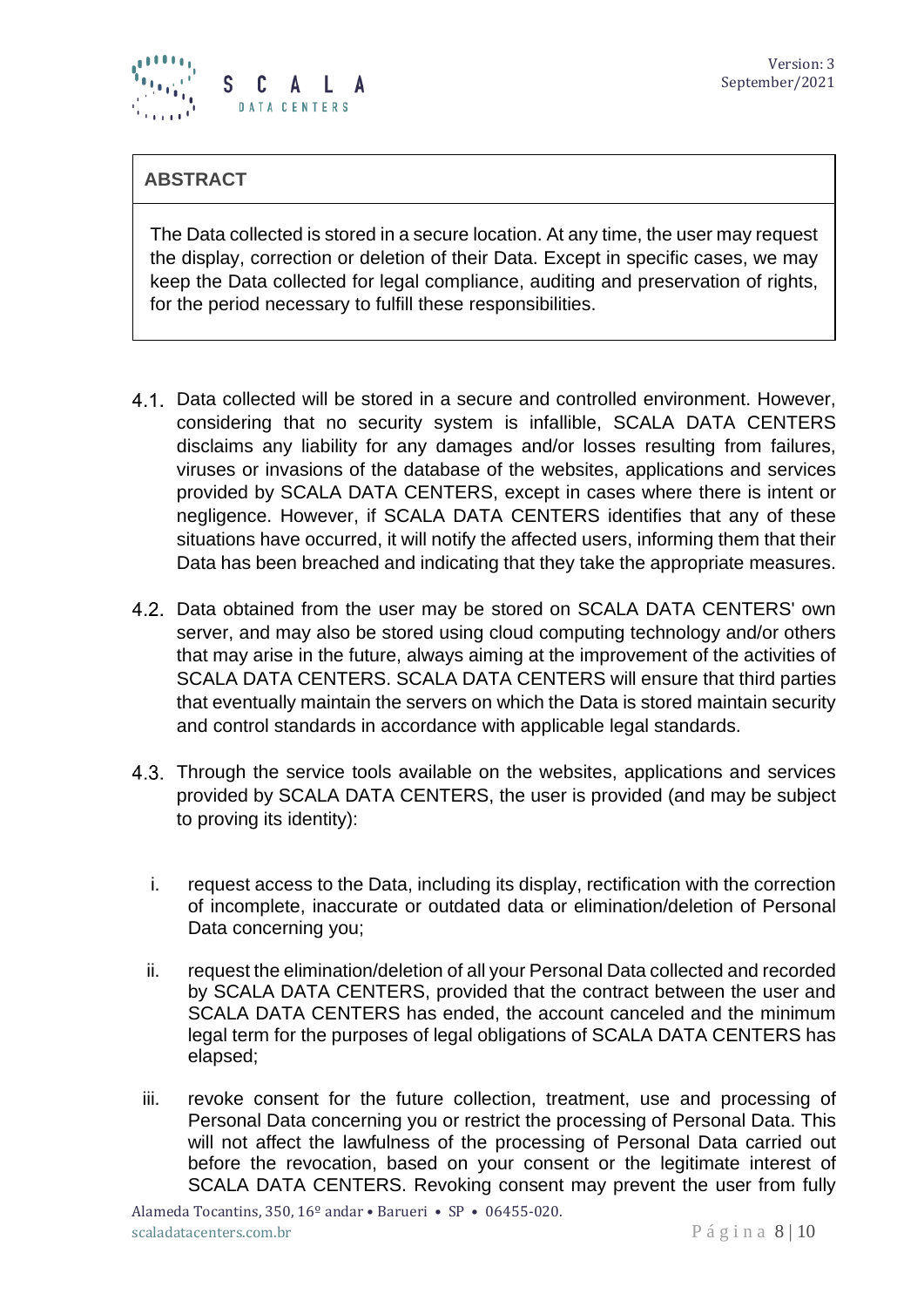using or even making the use of the websites, applications and services provided by SCALA DATA CENTERS unfeasible.

4.4. SCALA DATA CENTERS may, for purposes of auditing and preservation of rights, retain the registration history of User Data, allowing SCALA DATA CENTERS to permanently delete them at its convenience or in cases where law or regulatory rule requires. SCALA DATA CENTERS may also keep the Anonymized Data and anonymized version of the Data for statistical and study purposes, even after the user's request for deletion.

#### **General Provisions**

#### **ABSTRACT**

We reserve the right to update this document at any time, so please consult it frequently. If we outsource any activity, we will ensure that the contracted companies comply with all provisions of this document.

- 5.1. The content of this Privacy Policy may be updated or modified at any time, according to the purpose or convenience of SCALA DATA CENTERS, such as for legal adequacy and compliance with a provision of a law or standard that has equivalent legal force, and it is up to the user to verify it whenever they access the websites, applications or services provided by SCALA DATA CENTERS.
- 5.2. If you consider that SCALA DATA CENTERS has violated any legal provision or this Privacy Policy, the user has the right to file a complaint with the appropriate supervisory authority, in addition to contacting SCALA DATA CENTERS directly.
- 5.3. If outsourced companies carry out the processing of any Data collected by SCALA DATA CENTERS, they must comply with the conditions stipulated herein and the SCALA DATA CENTERS Information Security standards, obligatorily.

#### **Applicable Law and Jurisdiction**

## **ABSTRACT**